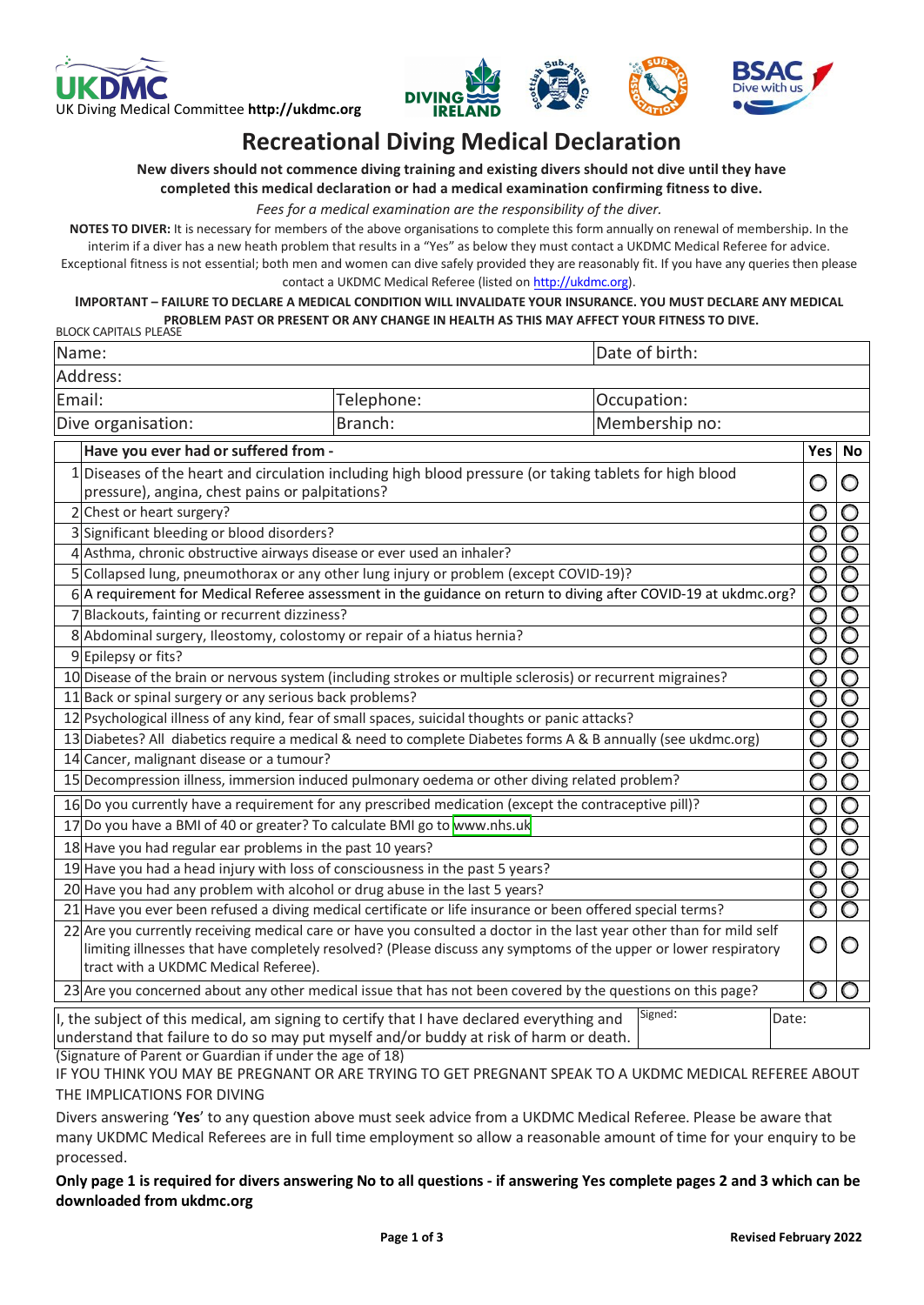

UK Diving Medical Committee **[http://ukdmc.org](http://ukdmc.org/)**







**IMPORTANT - if you have answered yes to any question on page 1 please give details below.**

| I authorise any doctor who has attended me to disclose my relevant medical history, if requested, to the UKDMC Medical |       |  |  |
|------------------------------------------------------------------------------------------------------------------------|-------|--|--|
| Referee.                                                                                                               |       |  |  |
| Signed:                                                                                                                | Date: |  |  |

**IMPORTANT - pages 1 and 2 are confidential between the diver and the UKDMC Medical Referee. Please read the following instructions -** If you have answered '**Yes**' to any question on page 1 or if you are unsure on any area, you should seek advice from a UKDMC Medical Referee. From a telephone call or email enquiry, the UKDMC Medical Referee may only need to sign Page 3 without the need for an examination. Please take a copy of this form and send the original to the UKDMC Medical Referee, by post or email as arranged together with the **required fee and a stamped self-addressed envelope**. When returned to you, hand a copy of Page 3 to your Diving Officer or equivalent and retain the original as explained below. The UKDMC Medical Referee may require a statement from your GP or any specialist and/or need to see you for an examination. If an examination is required and you are found fit to dive, the UKDMC Medical Referee will also complete page 3 with an expiry date or a statement that further medical assessment is not required unless you develop a new medical problem. As above hand a copy of Page 3 to your Diving Officer or equivalent and retain the original with your Qualification Record Logbook. **You need to review the declaration each year to check there is no new problem and if not take a copy of Page 3, initial and date the small box confirming this and give this copy to your Diving Officer or equivalent. Keep the original Page 3 to review and initial and date each year until the certificate expires or you develop a new medical problem or require new medication at which point you need to contact a UKDMC Medical Referee.**

**Please copy only page 3 to your Branch/Club**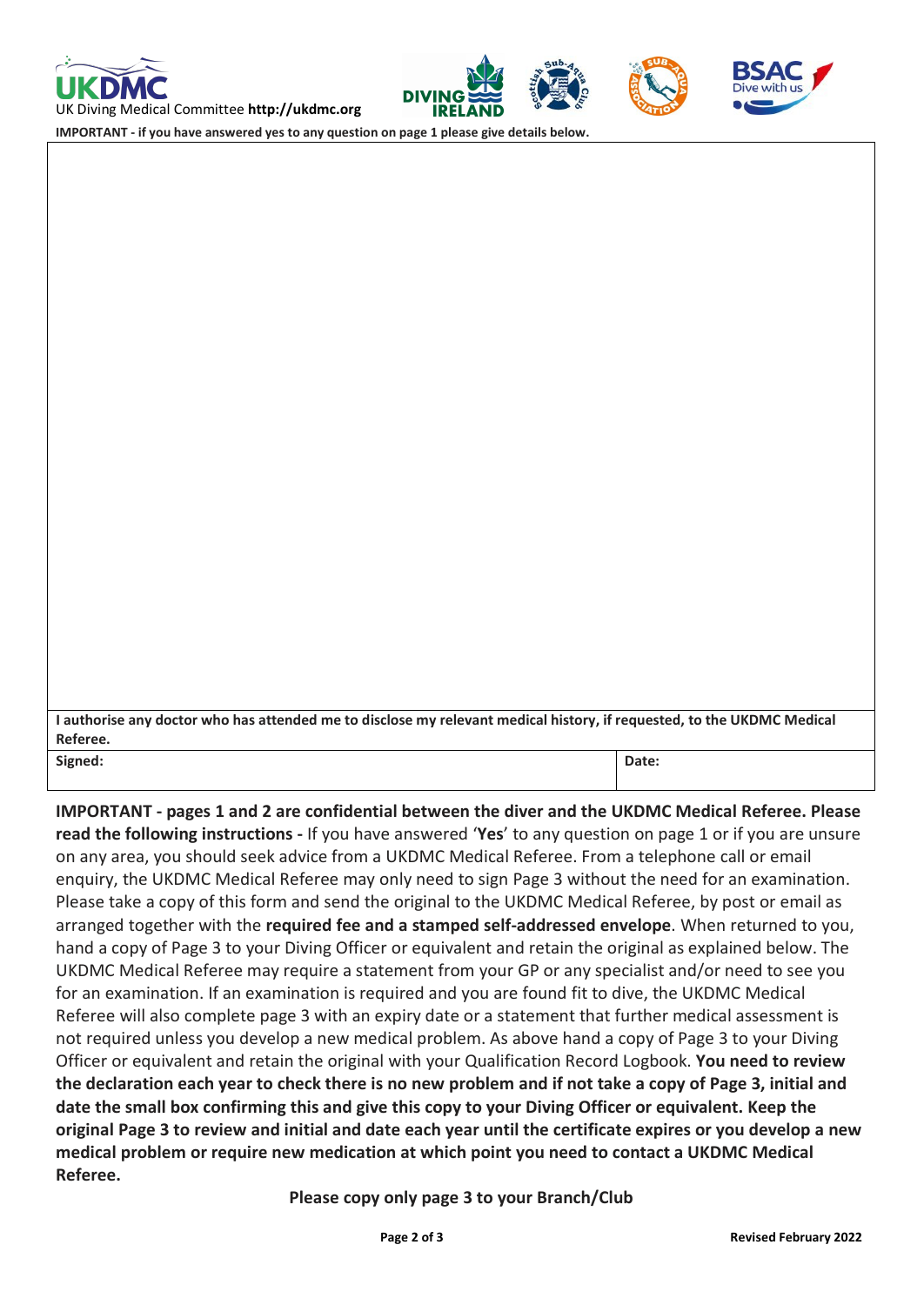



| Date of birth:<br>Telephone:<br>Occupation:<br>Membership no:<br>Branch:<br><b>Recreational Medical Certificate</b><br>In light of my assessment I hereby confirm I have not identified any medical condition that I consider<br>Unless there is a change in the applicant's medical condition or medication/treatment, they need not submit<br>b.<br>Indefinitely $\ \cdot\ $ or for<br>years<br>Initial<br>Date:<br>In light of my assessment the diver is NOT fit to dive (delete if N/A)<br>Signature of UKDMC Medical Referee:<br>Date: | <b>BLOCK CAPITALS PLEASE</b>                                                                                                                                                                                                                                                                |  |  |  |  |  |  |
|----------------------------------------------------------------------------------------------------------------------------------------------------------------------------------------------------------------------------------------------------------------------------------------------------------------------------------------------------------------------------------------------------------------------------------------------------------------------------------------------------------------------------------------------|---------------------------------------------------------------------------------------------------------------------------------------------------------------------------------------------------------------------------------------------------------------------------------------------|--|--|--|--|--|--|
|                                                                                                                                                                                                                                                                                                                                                                                                                                                                                                                                              | Name:                                                                                                                                                                                                                                                                                       |  |  |  |  |  |  |
|                                                                                                                                                                                                                                                                                                                                                                                                                                                                                                                                              | Address:                                                                                                                                                                                                                                                                                    |  |  |  |  |  |  |
|                                                                                                                                                                                                                                                                                                                                                                                                                                                                                                                                              | Email:                                                                                                                                                                                                                                                                                      |  |  |  |  |  |  |
|                                                                                                                                                                                                                                                                                                                                                                                                                                                                                                                                              | Dive organisation:                                                                                                                                                                                                                                                                          |  |  |  |  |  |  |
|                                                                                                                                                                                                                                                                                                                                                                                                                                                                                                                                              | For completion by a UKDMC Medical Referee only<br>If you disagree with the UKDMC Medical Referee's decision and this is not resolvable with discussion you may contact the UKDMC directly via<br>the secretary at ukdmc.org<br>a.<br>incompatible with recreational diving (delete if N/A). |  |  |  |  |  |  |
|                                                                                                                                                                                                                                                                                                                                                                                                                                                                                                                                              | their medical declaration form to a UKDMC Medical Referee:<br>The diver should save a copy of this form & initial & date here to confirm there has been no change in their medical condition or<br>treatment since the Referee signed this form:                                            |  |  |  |  |  |  |
|                                                                                                                                                                                                                                                                                                                                                                                                                                                                                                                                              |                                                                                                                                                                                                                                                                                             |  |  |  |  |  |  |
|                                                                                                                                                                                                                                                                                                                                                                                                                                                                                                                                              |                                                                                                                                                                                                                                                                                             |  |  |  |  |  |  |
|                                                                                                                                                                                                                                                                                                                                                                                                                                                                                                                                              | c.<br>Print Name:<br>GMC number:<br>Referee stamp:                                                                                                                                                                                                                                          |  |  |  |  |  |  |

Any change in health must be declared as this may affect your fitness to dive. A copy of this completed certificate must be kept by the diver's Branch/Club during the period of validity.

### **Please copy only this page to your Branch/Club**